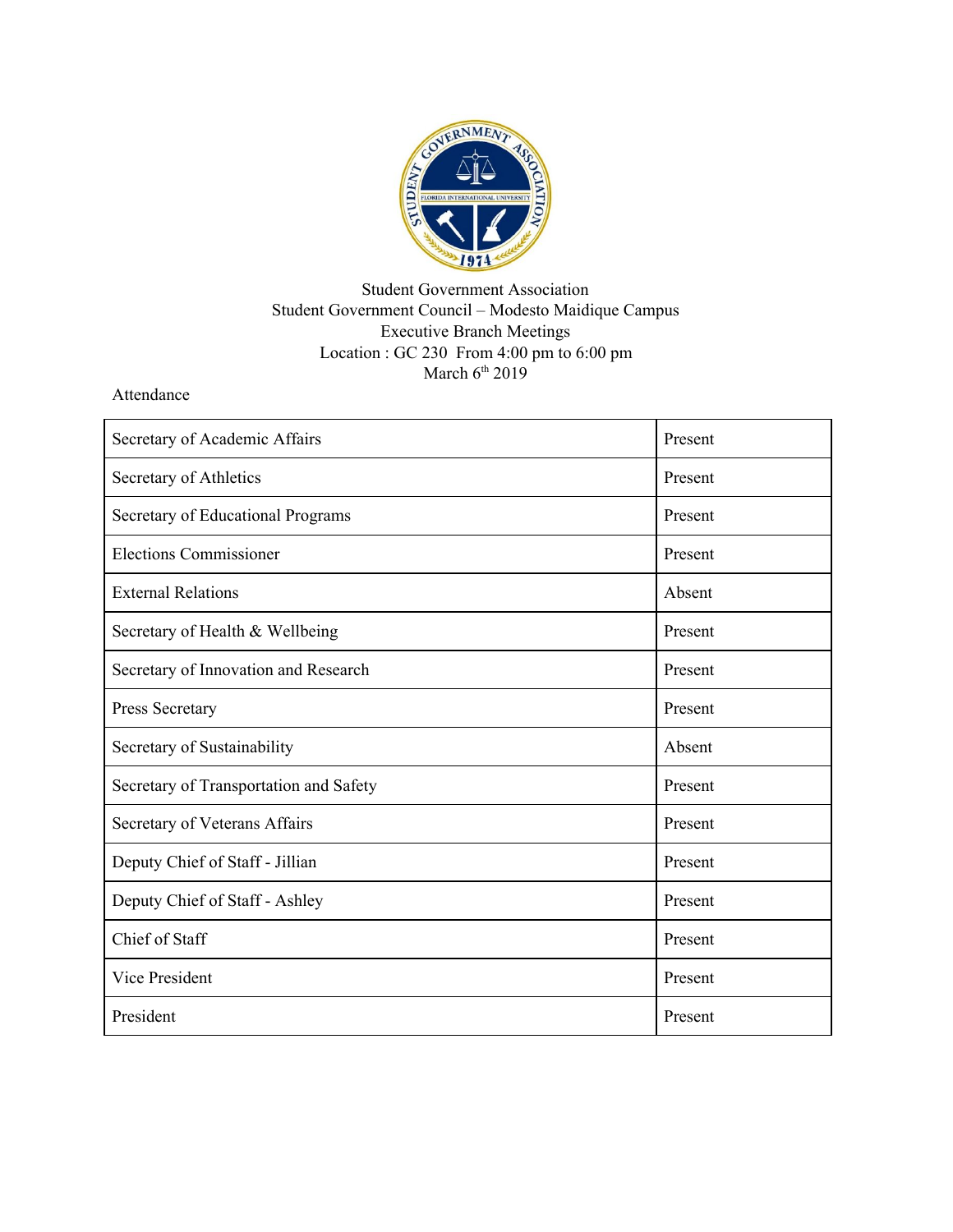- I. Cabinet Reports
	- A. Secretary of Academic Affairs
		- 1. Talked to Sabrina about Scholarship Dinner
			- a) Date: March 28th, 2019
			- b) Time: 6:00PM-8:00PM
			- c) Location: Faculty Club
			- d) I will be working on a powerpoint for the event Doodle will be sent out soon for shifts.
	- B. Secretary of Athletics

1.

- C. Secretary of Educational Programs
	- 1. 2-26 meeting
		- a) Continue shadowing for cabinet .
		- b) Interns got to work in professional development through interview questions.
		- c) How to deal with unexpected questions in the work field.
		- d) Interns got to help each other through the process of interviewing each other one by one in front of everyone.
		- e) Tips and helpful advice were given by fellow peers.
		- f) Career and Talent Development will come and have a workshop.
		- g) Talk with Lead Team and SPC to see if they can come to one of our meeting and talk to the interns.
	- 2. 3-19 meeting
		- a) 2nd week of cabinet shadowing.
		- b) Plan with Stacey for interns for talent.
		- c) Headshots for LinkedIn.
		- d) Work with Jerome on diplomas for end of the year SGA banquet recharge for finals.
- D. Elections Commissioner
	- 1. We sent out our candidate approval emails.
	- 2. We are having a pool party for all students from 3-7 at the housing quad on March 21st.
	- 3. Debate for the President, Vice President and At Large Senators on March 28th.
	- 4. Meet the Candidate event on March 29th.
	- 5. Voting day is on April 2nd & 3rd.
	- 6. We are currently working on the ballot.
- E. External Relations
	- 1. Helped Ilan out with the Stop the Bleed Promo.
	- 2. Was able to get Smoothie King for the event and had a follow for smoothie event in the Stop The Bleed Training.
	- 3. Posting stories about the different events.
	- 4. Working on flyer for Water Day.
	- 5. Will meet with team the week after Spring Break.
	- 6. Photoshoot will be the week after Spring Break.
	- 7. Have to set up a date for Senate photoshoot.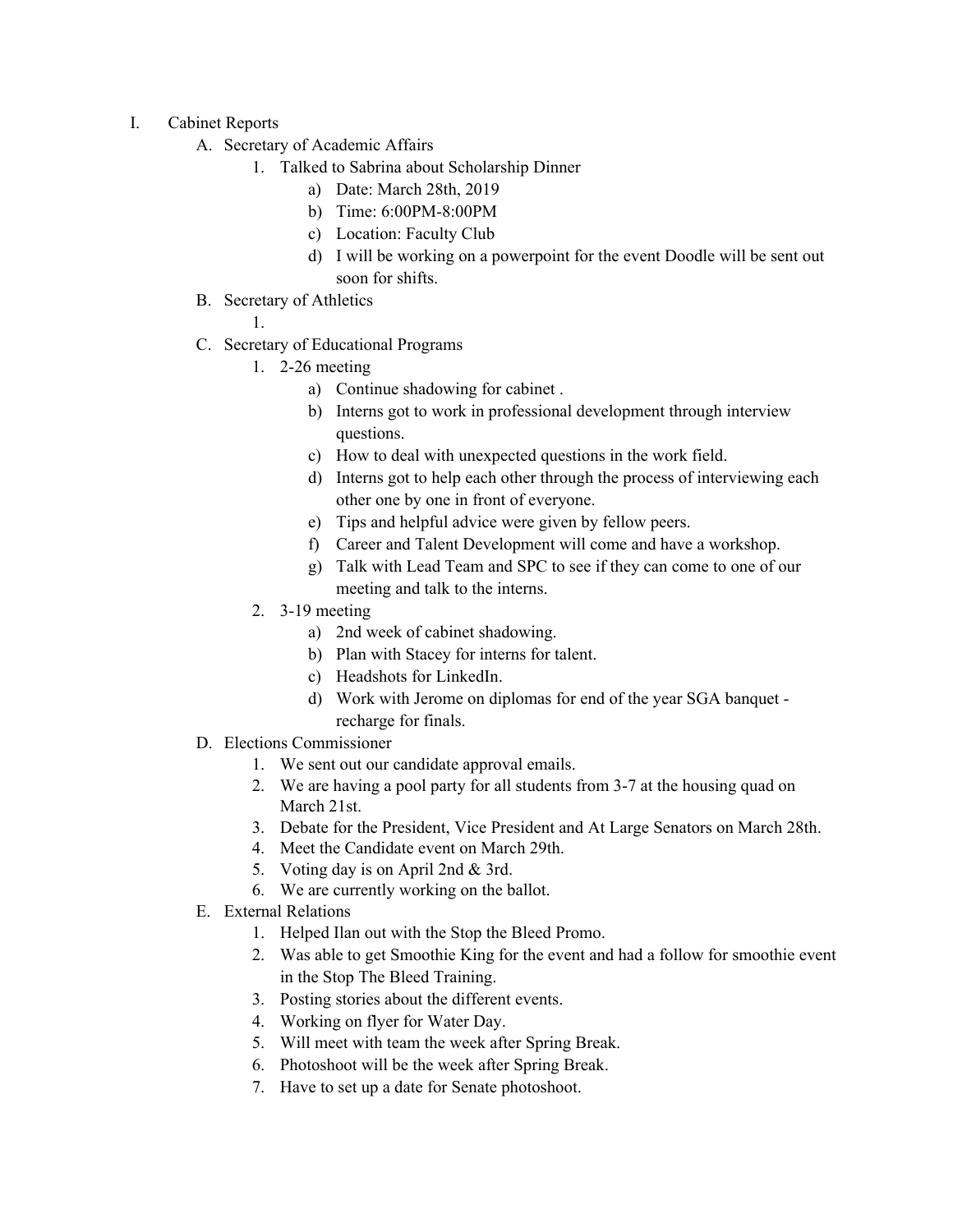- F. Secretary of Health & Wellbeing
	- 1. Tried to call and contact instructor for bootcamp classes from the gym... still waiting on call backs.
	- 2. Set up meeting with Director of CAPS for week after Spring Break to work on potential events.
	- 3. Informed about new initiative with Graduate Senator Algarin.
	- 4. Will continue to try and contact instructor for bootcamp classes.
	- 5. Will make or set up an event with director of caps including SGA and CAPS.
	- 6. Will be of help to Graduate Senator Algarin and the initiative .
- G. Secretary of Innovation and Research
	- 1. I finally confirmed all the departments to participate in the Student Innovation and Entrepreneur week.
		- a) We will have 6 tables inside of the GC pit and 6 tables outside for student organizations.
	- 2. Last week met up with Alina from Office of Engagement and Resa from the Office of the Provos to see how they did their kickoff events.
	- 3. I have the budget finalized.
	- 4. Set an appointment with Alan Varela to promote more application for students to participate in the Undergrad Aid Conference.
	- 5. Will talk with Senator Algarin to develop a project between undergraduate students and faculty for research
- H. Press Secretary
	- 1. Got the part from Senate Speaker Brandon for the newsletter.
- I. Secretary of Sustainability
	- 1. Water Day is coming up.
- J. Secretary of Transportation and Safety
	- 1. We had the Stop the Bleed Training last week.
	- 2. Meeting with Senator Ingraham about the MMC-BBC bus discounts.
		- a) Meeting with Panther Now tomorrow to talk about this topic.
	- 3. Collab with Honors College for Disaster Volunteer program.
- K. Secretary of Veterans Affairs
	- 1. Follow up with Veteran Parking.
	- 2. Make sure Veteran Affairs building has provided activity number to parking and transportation.
	- 3. Once the Veteran Parking is done I want to start on the Veteran Wall project.
- L. Deputy Chief of Staff Jillian
	- 1. Attended the Stop the Bleed training.
	- 2. Updated the SGA Calendar with upcoming Elections events + SPC events for March.
		- a) March 20th from 1:30pm-3:30pm is the Grad Scholar
		- b) March 21st we have SGA Election Pool Party
		- c) March 22nd is Water Day
- M. Deputy Chief of Staff Ashley
	- 1. Photoshoot today right after Cabinet.
		- a) We want to create content for our SGA feed